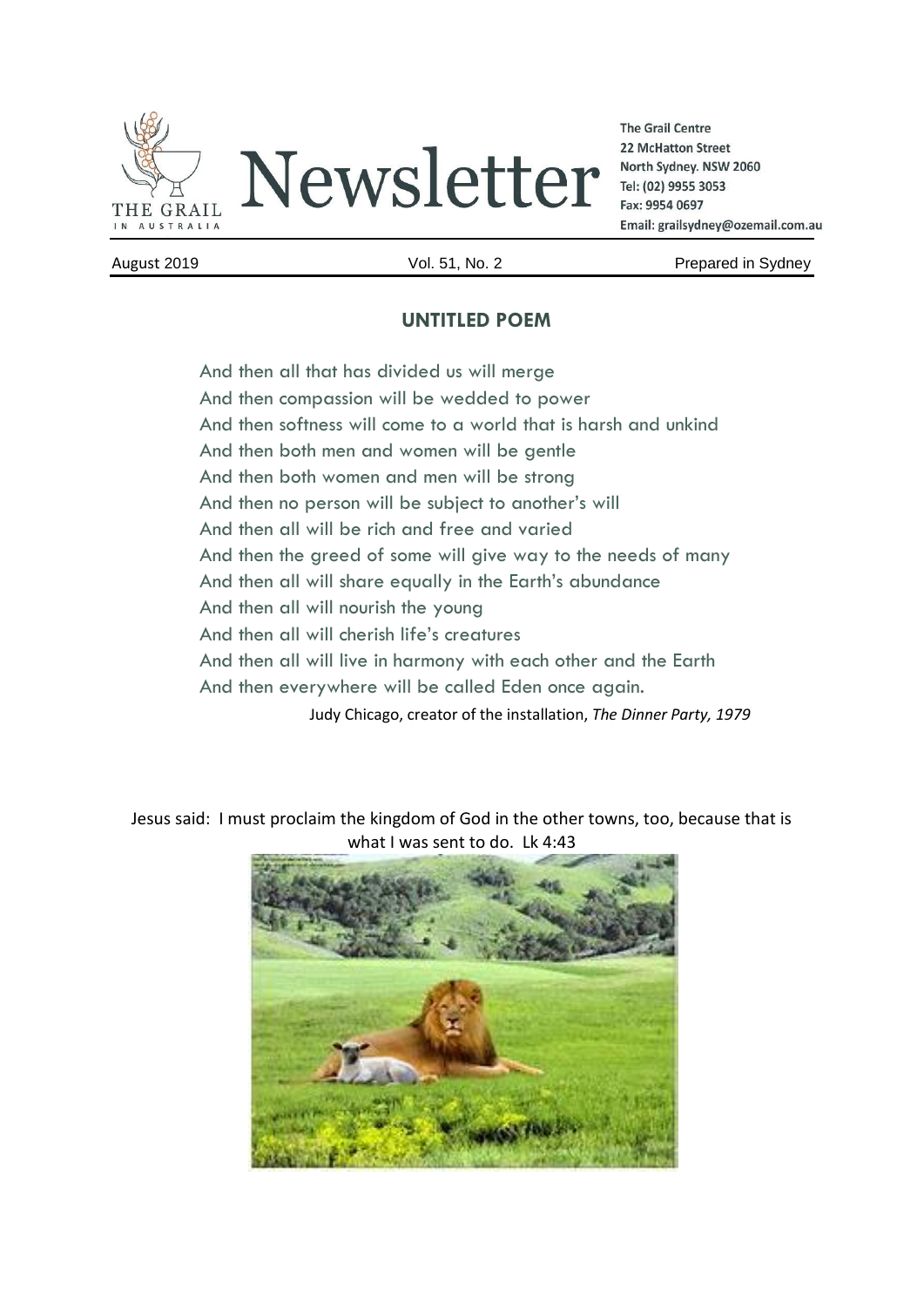## **CONTENTS**

### **Poem 1**

*Judy Chicago, USA feminist, artist, writer, and educator*

### **News from here and there** 3-9

Melbourne **Sydney** Brisbane Papua New Guinea International North Queensland: In memory of Erykah Kyle

## **PUBLICATIONS**

### *A Personal Journal* - \$10 per copy

When you buy one, you gift one to a prisoner in a Correctional Centre All sold. To be announced when next available.

### *Global Justice Overcoming Poverty Bulletin*

4 pages of short up-to-date reports and articles. Free by email. Available by post Contact [grailsydney@ozemail.com.au](mailto:grailsydney@ozemail.com.au)

#### *Pacific Outlook*

4 pages on economic, social and environmental issues of the small island nations of the Pacific Free by email. Available by post. Contact [grailsydney@ozemail.com.au](mailto:grailsydney@ozemail.com.au)

### **ADDRESSES**

The Grail Centre **Andrea** Venier 22 McHatton Street 2/25 McBean Street Tel: 02 9955-3053 Tel: 03 9548-9432 [grailsydney@ozemail.com.au](mailto:grailsydney@ozemail.com.au) [avenier@bigpond.com](mailto:avenier@bigpond.com)

14 Carawatha Avenue TBA (Brisbane) at Sydney address above. Tel: 07 3351-5390 [vidler\\_herbert@aapt.net.au](mailto:vidler_herbert@aapt.net.au)

North Sydney. NSW 2060. Clayton. VIC 3168. (Melbourne)

Jill Herbert New contact in North Queensland Ferny Hills. QLD 4055 Meanwhile, ref. Sheila Hawthorn

> Website: [www.grailaustralia.org.au](http://www.grailaustralia.org.au/) Facebook: [www.facebook.com/GrailAustralia/](http://www.facebook.com/GrailAustralia/)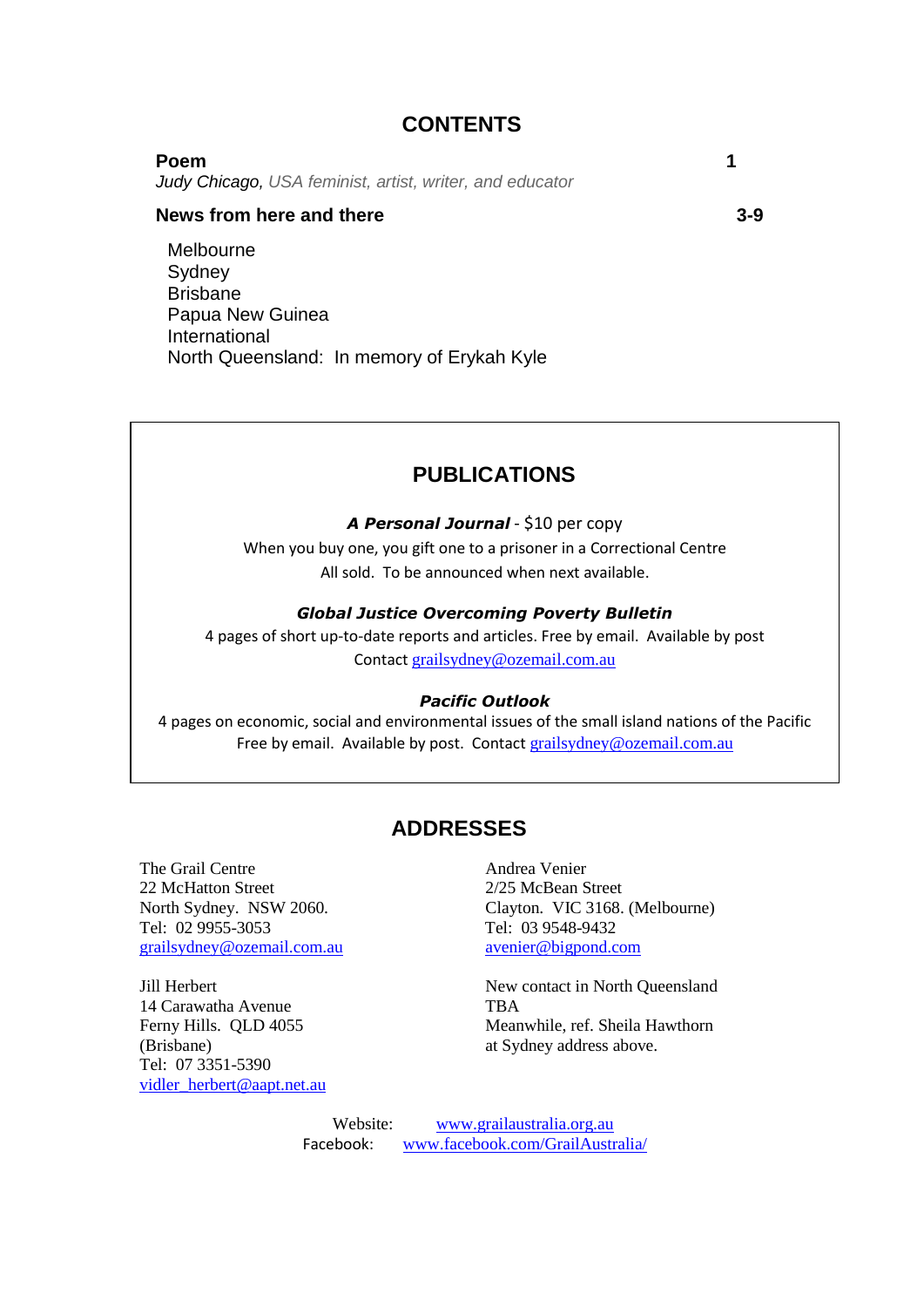# **NEWS FROM HERE AND THERE**

## **Melbourne**

The winter months have seen a number of visitors to Melbourne from near and far. Alison Healey has continued regular visits to spend some valued time with Joanna Waite as well as keeping in touch with friends. This time she was able to join us for our Regional Group meeting. We were very happy to host Nancy Traer from Pilgrim Place in California when she and her husband, Bob, were visiting Melbourne to help their daughter move house. After *lectio divina* one morning we enjoyed a lively lunch hearing about the Pilgrim Place retirement centre and community and Nancy's other experiences in the Grail. She also brought with her a gift from Sally Timmel of a copy of the biography of Anne Hope which we were happy to receive. Nancy put us in contact with her friend, Anne Freudenberg Kay, who lives in Melbourne but whose parents are residents of Pilgrim Place. Anne's current work is in facilitating palliative care services. Dinny Culican Ward, Kathy Wayland and I were surprised to hear that she knew of the Grail as her family had lived next door to Pat Sheeran in the Cotham Road Centre.

In between these comings and goings at 'Hesed', Dinny's granddaughter, Sophy, continues to reside at the unit several days a week, providing a valuable, visible presence in the property. We enjoy seeing her 'little touches' such as the flourishing herb garden.

Our *lectio divina* group has been meeting fortnightly, and we have begun alternating venues, including Irena and Kevin Dunn's lovely home, to allow easier accessibility for members. We recently spent a few sessions reflecting on Kathleen Dowling Singh's 'The Grace in Dying', but the group has decided not to continue with it and to explore other texts in the coming weeks. We have plenty of options.

Carol Farmer represented the Australian Grail at the International Council meeting in Tanzania at the end of June and gave us an account of her experience at our July Regional Group meeting. She left Australia armed with gifts of brooches handmade by Helen Jeffcoat in Brisbane and Anne Day in Sydney, Grail cards made in Melbourne, a cloth with a map of Australia and many photos. Each country representative was called on to make a brief presentation, and Carol felt her account of The Grail in Australia was well received. She told us of how she was most warmly welcomed and enriched by the experience. She was particularly impressed by the wide range of cultural differences brought to each session combined with a common commitment to the theme of the 'Cry of the Earth'. High-lights included a trip to Santa Teresa School which demonstrated the Grail's huge contribution to fostering girls' education in the area; and a wonderful outdoor liturgy under a banyan tree with the local community which was led by Ann-Charlotte, a Swedish Grail member who is also a Lutheran minister. Carol will write a more detailed account in the near future for the Australian Grail.

Our annual fund-raiser for cancer research was held at Ann Niall's lovely house in Brighton in May where we again experienced her generous hospitality. The guests enjoyed a sumptuous morning tea, they were appreciative of our moving prayer ritual and we made the handsome sum of \$1,195, which was divided between the Christina Ghobadi Foundation and the Cancer Council.

Whilst the Melbourne group has had to put the community 'hub' project on hold for the time being, we are very pleased that Sydney, through Anne Marie George's efforts, has decided to pursue this project. In the mean-time, we are working on a smaller scale with other groups. Thanks to Kathy Wayland's impetus, we are contributing to the Good Samaritan Sisters' clean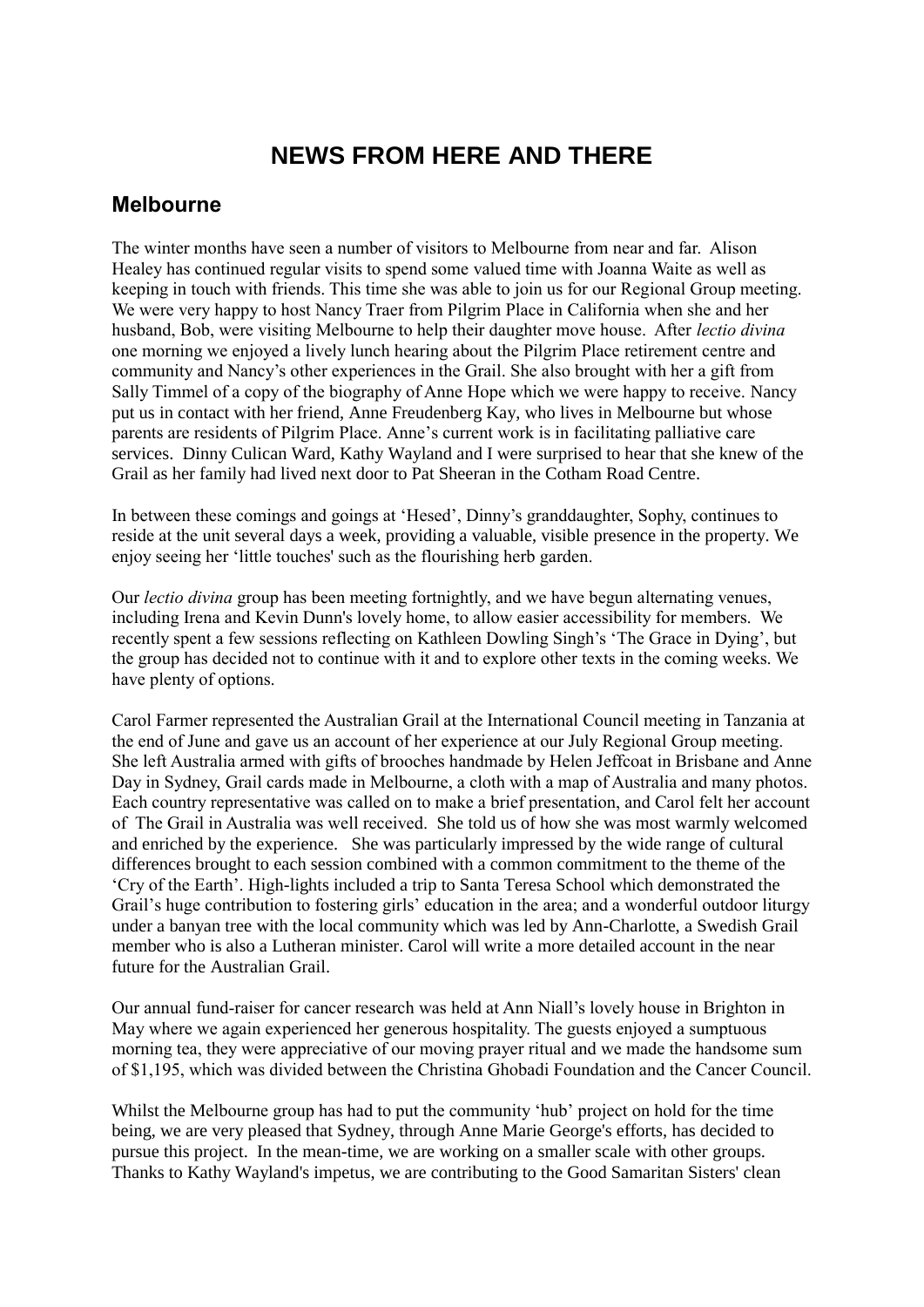water 'bio-sand filter' project and the 'shoe-box' gift for children project. In addition, Andrea Venier has devised a more straightforward method to reproduce Grail cards. Hopefully, we will have some new batches available in the new year.

Plans are still afoot for some small renovations at 'Hesed', especially in the bathroom. It is important to note that with the imminent installation of the NBN, the unit may be without phone and internet access for a few weeks in September. Genny Grabau has been persistent in her dealings with the internet provider and the new Body Corporate manager of the units.

Genny is currently in Europe on a well- earned holiday where she has visited Bé Marujo in Portugal and is now spending time as a cricket 'groupie' attending some of the Ashes tests. Ann took a break to get some warm weather in North Queensland and Dinny has been travelling back and forth to see family for a few days at a time. In the meantime, we ask for your prayers for others of us who still face some health challenges.

*Andrea Venier*

# **Sydney**

There is still no lull in the projects and collaborations with other like-minded groups that have made this year a very full and challenging one. To our regular schedule of long-running activities, we have added several others this year in response to current issues and needs. Residents in the Grail Centre breathe at a different pace on the occasional weekends when the calendar is blank.

*Lectio divina,* with the Gospel of Luke, continues to offer opportunity for quiet reflection and sharing of insights every Wednesday evening, 7.30 – 9 pm. All are welcome at any time.

Recently the guest speaker at the monthly meeting of the Australian Catholic Historical Society was Robin Hughes who spoke on the role of fiction in provoking and stimulating the moral imagination. She described what has, in fact, been our experience in the Book Club over more than 10 years of reading and talking about fiction together. Next month, however, we are turning to biography to read *No Friend But The Mountains*, written by Kurdish-Iranian journalist and scholar, Behrouz Boochani from detention on Manus Island, Papua New Guinea – his fate when he sought refuge in Australia six years ago.

Once introduced to us by Elizabeth Lee at our National Assembly in 2018, Judy Cannato's book, *Field of Compassion: How the New Cosmology Is Transforming Spiritual Life*, has won our attention this year. Liz has led two day-seminars, one in Sydney and one in Brisbane, based on Cannato's thought; Tricia Gemmell chose it for the 2019 series of Tuesday morning reflections; and it will inspire our National Retreat in early November.

In June-July we offered an induction program to women interested in exploring deeper ties with the Grail. It is always a new, fresh and enjoyable experience; every group generates different responses and insights and this group was no exception. Another program is scheduled for the first half of 2020.

NAIDOC week came round in early July – a week of celebration of Aboriginal and Torres Strait Islander history, culture and achievements. Sheila Hawthorn and Ruth Crowe were a Grail presence at the event arranged by the Women's Reconciliation Network: Linda Burney MP launched two videos telling the stories of Aunty Ali Golding and Aunty Beryl van Oploo. Although both described themselves as 'storytellers' (and they are gifted in this), their talents,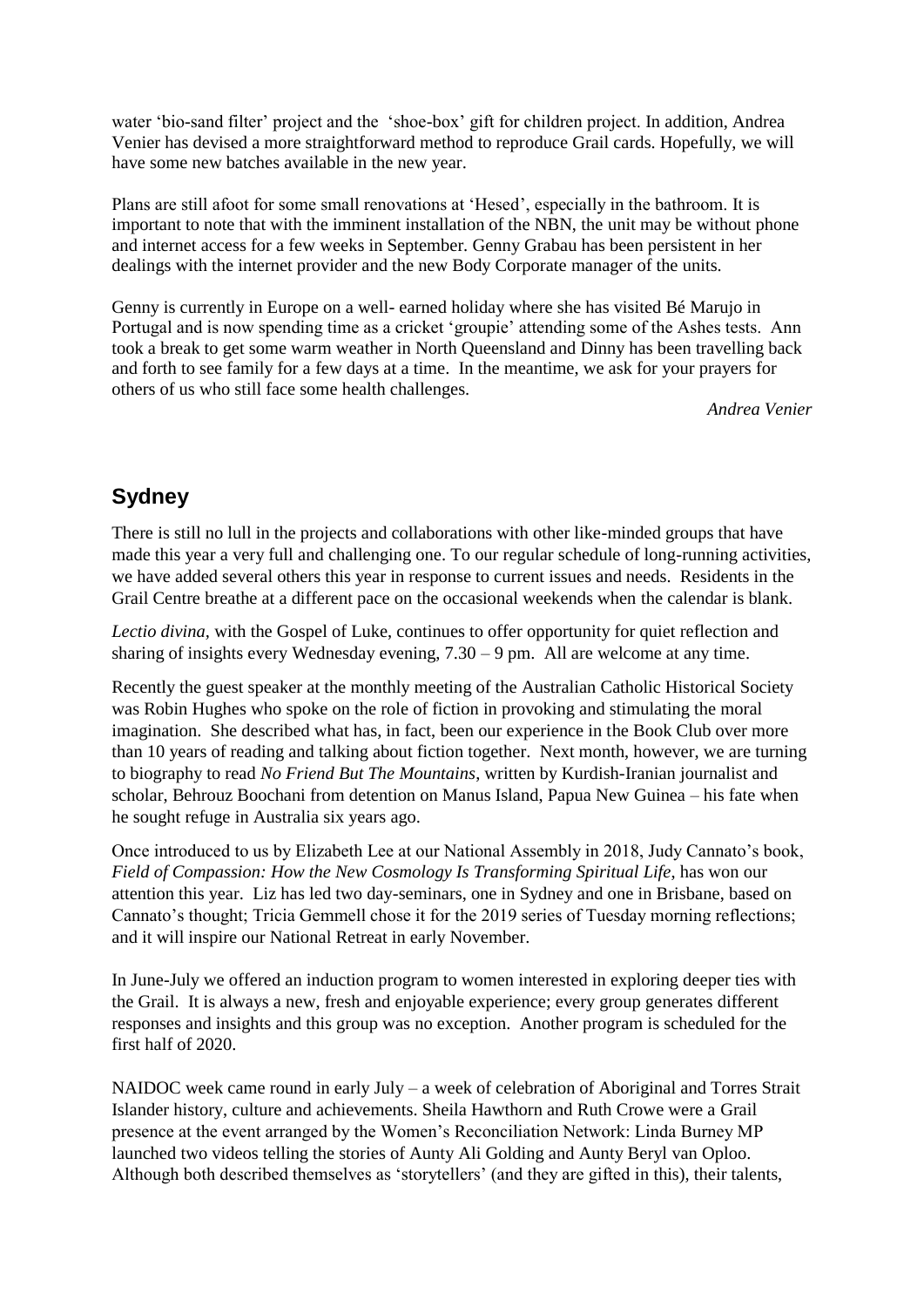skills, achievements and community commitments range far beyond. Aunty Ali grew up in Taree and is largely self-taught having had very little formal education. But as an adult she studied and trained at Sydney University to become an Aboriginal Education Assistant and completed a Diploma in Theology at Nungalinga College in Darwin, Northern Territory. In 2011 she accepted the post of 'Elder in Residence' in the Faculty of Medicine in the University of NSW. She is currently teaching Aboriginal children at Redfern Jarjum College, an initiative of the Jesuits. When she was 16, Aunty Beryl van Oploo left her birthplace, Walgett. An aunt had taught her to cook and this skill proved very useful when she moved to Sydney. She taught herself to read, studied food technology at East Sydney Technical and Further Education (TAFE) College and eventually ventured into a business of her own by setting up a 'hospitality caravan' selling her cooked food in a park in Marrickville. She has a Bachelor of Education from the University of Technology, Sydney, and has taught hospitality courses in the TAFE system. 'The Great Australian Cookbook' includes Aunty Beryl's recipes and she was honoured as a 'celebrity chef' in NAIDOC week.

Sheila, Alison and Liz and John Lee were among a tightly packed congregation in the Reconciliation church, La Perouse, for the Sunday Eucharist during NAIDOC week. Frank Brennan SJ was the celebrant in a joyful liturgy filled with song. The usual warm hospitality of the Aboriginal Catholic Ministry was particularly bountiful. The refreshments that followed were enough for everyone and included an unimaginable cake decorated like a dot painting.

A new series of meetings has been attracting keenly interested participants. This program promotes public awareness of waste and misguided consumption in our society and proposes repairing actions we can take. Ryan Collins from Planet Ark shared his expert knowledge and experience of recycling and avoiding landfill at the first of these *Twilight Talks* in May. The most recent session was on 'fast fashion', resourced by Kirsten Lee, a university academic with years of practical experience in the fashion industry. Kendall Benton-Collins, wife of Ryan, who assists with administration in the office here, has taken a leading role in organising this series. She herself is a founding member of the Working Committee of [Fashion Revolution](https://www.fashionrevolution.org/) (Australia-New Zealand). Fashion Revolution came into existence after the Rana Plaza factory collapse in Bangladesh, which killed 1,138 people and injured many more in 2013, and is now a worldwide, not-for-profit movement working for ethically produced fashion and transparent supply chains.

Another welcome project has been two introductory sessions on the thought of French philosopher, René Girard, and its relevance to our world today. Sr Susan Connelly, rsj, well known for her championing of the cause of the East Timorese people, and Sheelah Treflé-Hidden, both authoritative interpreters and teachers of Girard's work, presented the main lines of his thought on desire and violence and scapegoating in human behaviour and demonstrated these in two feature films, *The Devil Wears Prada* and *The Scapegoat.* We are discussing with Susan and Sheelah a longer course of teaching next year. They received an enthusiastic response; people want more and Susan is keen to connect Girard's perceptions with the Gospels*.*

The last day-seminar of the year will be on 14th September when well known sociologist, researcher, writer and activist, Eva Cox AO, will offer her ideas on 'how we can make our society more civil'. Over twenty years ago she identified 'social capital - trustworthiness of strangers and of those in power - as the basis for a Good Society'. She writes, 'Now, we are suffering from an in-creasing trust deficit, not just here but globally, as distrust of Others grows, and democracy is seen failing to create fairness. Decades of over-emphasis on economic selfinterest have been steadily destroying the social links we need to live well. How can we fix it?' Quoted on radio this week was Lao Tzu's disturbing dictum, 'If you do not change direction, you may end up where you are heading'; and this exactly expresses the motivation for this seminar.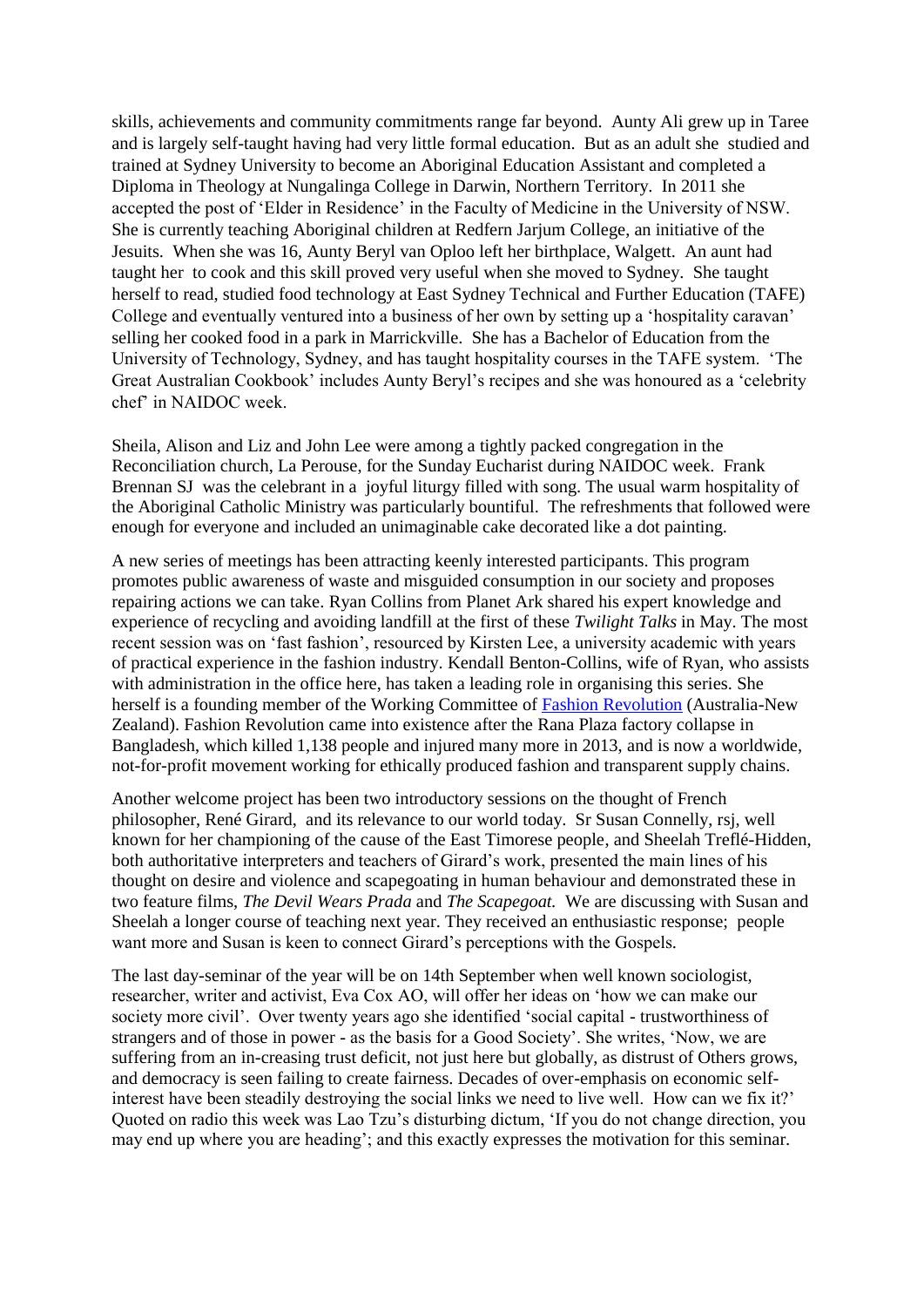American theologian, Matthew Fox, was recently in Australia for a Common Dreams conference and Liz Lee took the opportunity to invite him to speak with spiritual directors, of whom she is one. This is what brought him to the Grail Centre to spend a couple of hours with them. He and they seemed happy with the encounter.

Finally, some news of two remarkable women - Judith Watkins and Beryl Cates.

Judith celebrated her 100th birthday in June and Helen Gomez and Alison Healey rep-resented The Grail at an afternoon party in Cosgrove House in the RSL Retirement complex in Narrabeen (Judith was a service woman during the Second World War). Her life's profession was social work, in which she was highly esteemed . She engaged with the Grail as a young woman and was actively involved into old age. Now, in advanced dementia, she retains her beauty – a serene presence receiving her guests with the same warm courtesy and grace as ever, clearly well cared for and loved by her nieces and the Cosgrove House community.

A large congregation celebrated the Eucharist in Holy Family church, Lindfield, to honour Beryl Cates who died in late July at the age of 95. Beryl was a journalist who lived for many years in Suva, Fiji. It was there that Philippa Green met her, when Philippa was working at the Catholic Teachers' College. There was always an unfailing welcome in the Cates home for Philippa and she and Beryl became life-long friends. Beryl was writing to the end, con-tributing her distinctive views in a regular column in the Lindfield parish bulletin. Her company and conversation were always lively, thoughtful and enjoyable. We will miss this kind, faithful woman.

We look forward to hosting the next meeting of the National Leadership Team in Sydney in mid-September.

*Alison Healey* and *Sheila Hawthorn*

## **Brisbane**

Mary Mennis and Judy Brown had a wonderful four days at 'Avila', the Sydney Centre, preparing for their commitment in the Grail. There are plans afoot to celebrate this event during the National Retreat in the first weekend of November.

Judy is working intently on the development of a day seminar with the theme, *New Wine-skins: responding to the faith challenges of today*. Quality speakers are keen to be part of it and the Brisbane Grail is happy to sponsor it. The six presenters - Alison Healey, Kevin Treston, Bill O'Shea and Ormond Rush, Janet Galos and Lyn Horner – will explore the subject from different perspectives - contemplation in action, reflections on church history and Vatican II, inclusive spirituality and collegial inter-action at the local level. To be held at the Grange Bowls Club on Saturday 28 September, it promises to be the big event of our year and we look forward to it with great expectation and excitement.

In March, a group of us visited Canungra on the Scenic Rim and the Marian shrines in the valley that have been lovingly designed by a variety of ethnic communities in Australia – Ukrainian, Lebanese, Filipino and many more. The Papua New Guinean community was building a shrine to honour Blessed Peter To Rot for which Maggie Jenatsch was making efforts to raise funds. In July, we returned for the blessing of this Shrine now completed. The Eucharist celebration was full of vitality with dancers in traditional costume, singers and drummers from Papua New Guinea (PNG). Maggie was very pleased that the Brisbane Grail attended this ceremony which celebrated the life of this wonderful man, a Tolai chief and catechist who gave his life for his faith and his people in 1945 during the Second World War.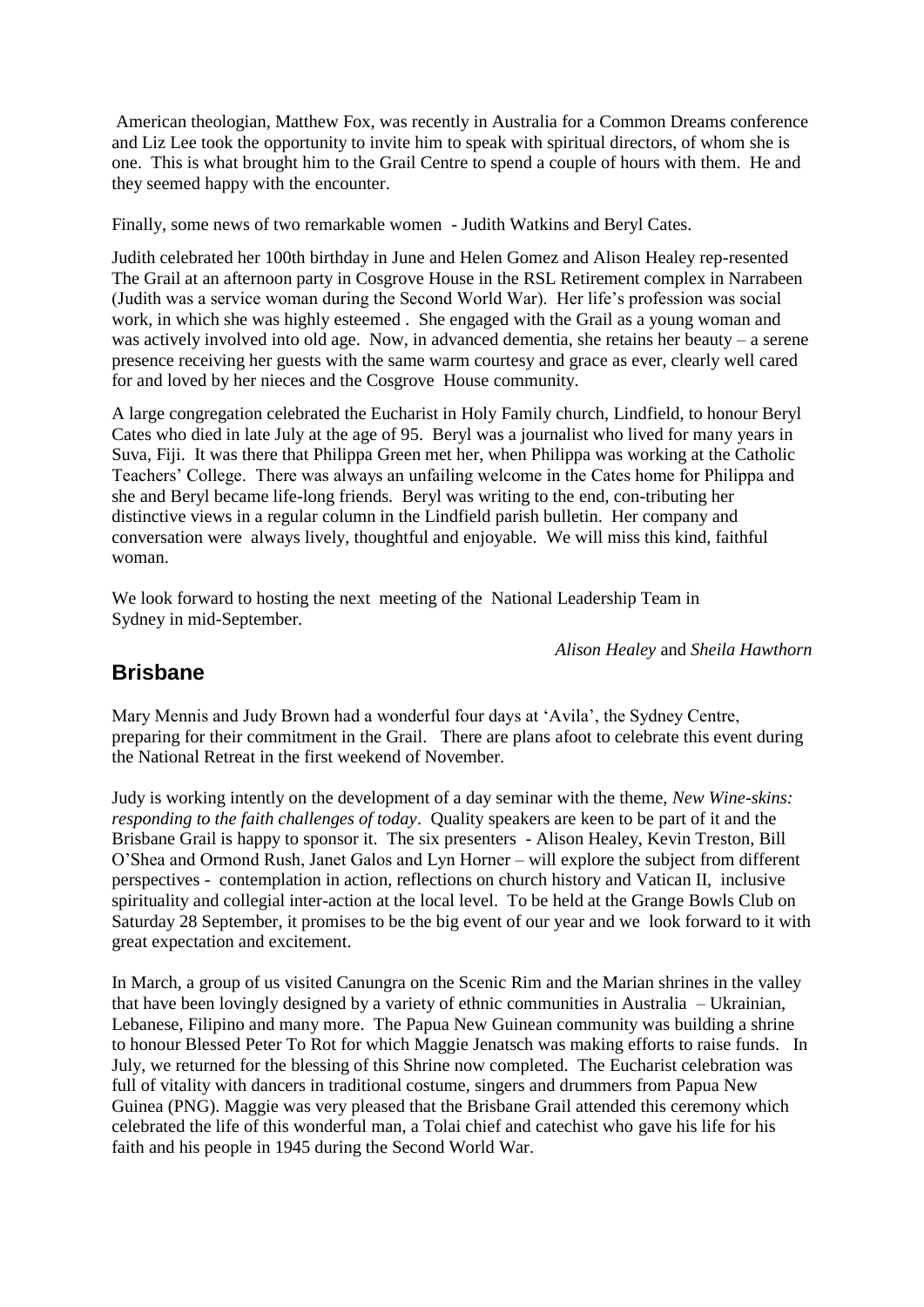The seminar led by Liz Lee (Sydney Grail) which was based on Judy Cannato's book, *Field of Compassion: how the new cosmology is transforming spiritual life* was beautifully delivered and very well received by 29 participants at Women's College at the University of Queensland on 18 August. Twenty-three evaluations, overwhelmingly positive, were received. There was a real buzz in the room and discussions were spirited. The event also aroused interest in the Grail itself which we will, of course, be following up.

Mary Tinney, rsm, founder of EarthLink, presented *When Heaven and Earth Meet – how we engage spiritually in an emerging universe* to Grail members and others at Delamore earlier in the year and has announced the publication of her book of the same title, to be launched at Happy Haven, Queens Rd, Nudgee on 18 October, 10am. We hope to study it together in 2020.

We look forward to an exciting 2020 with people approaching us now with interesting proposals they would like to present to us! This is a real turnaround.

Bernadette Canfell McLay, Moira Ryan and Ann Aboud attended Phyllis Capra's 80<sup>th</sup> birthday celebrations recently – all members of the Brisbane 'Ballybrac group', former residents of the Mackay Grail Centre. It was a marvellous celebration for a woman of great courage. She looked very well - all that dancing and tennis at 'Ballybrac' has stood her in good stead. Many years ago, Phyllis went on a search and found her birth mother and many other relatives in England, Ireland and the United States, one of whom was a US Senator. A number of them sent her birthday greetings. Bernadette had found a cache of photos of 'Ballybrac', which she has given to Jan O'Donoghue for her Mackay history.

News of the younger generation is good. Helen Jeffcoat reports that her twin sons, Keith and Duncan, have now started University courses in nursing and in IT. She always remembers how, in 2001, when she was heavily pregnant, the Brisbane group and Alison who was up from Sydney for a formation program, prayed a blessing over her and the two children. Duncan's second name is Raphael in honour of Helen's happy memories and respect for her years as a student at St Raphael's College, Townsville. Ann's Lily is in the United Kingdom, Sophie in Canberra, Olivia nursing at Brisbane Private Hospital, Alice and Poppy studying criminology and nursing. Jill Herbert's Josephine has just had a month in the Solomon Islands on a justice project. And the children of Mary Nelson, Janet Galos and Jan O'Donoghue are all engaged in interesting professions and fields of study.

Jill and Helen are off overseas with their respective families in the September holidays. A number of us are preparing to attend the Retreat in Sydney in November. Mary Mennis is off to Port Moresby soon to inter-view PNG's first Cardinal, Archbishop Ribat, preparatory to writing the story of his life. And the year is flying away.

*Ann Aboud*

# **Papua New Guinea (PNG)**

Four Grail women, one from each of four Provinces – Manus Island, East Sepik, East New Britain and the National Capital District - participated in the International Council meeting in Tanzania in July – a great opportunity for them to experience personally both the diversity and unity of the Grail around the world.

Schola Manembe wrote from Wewak about the impact of the local Grail Lenten program with the theme, *Reconciliation and Rebirth*. 'Our Lenten journey was a special one as a few of us were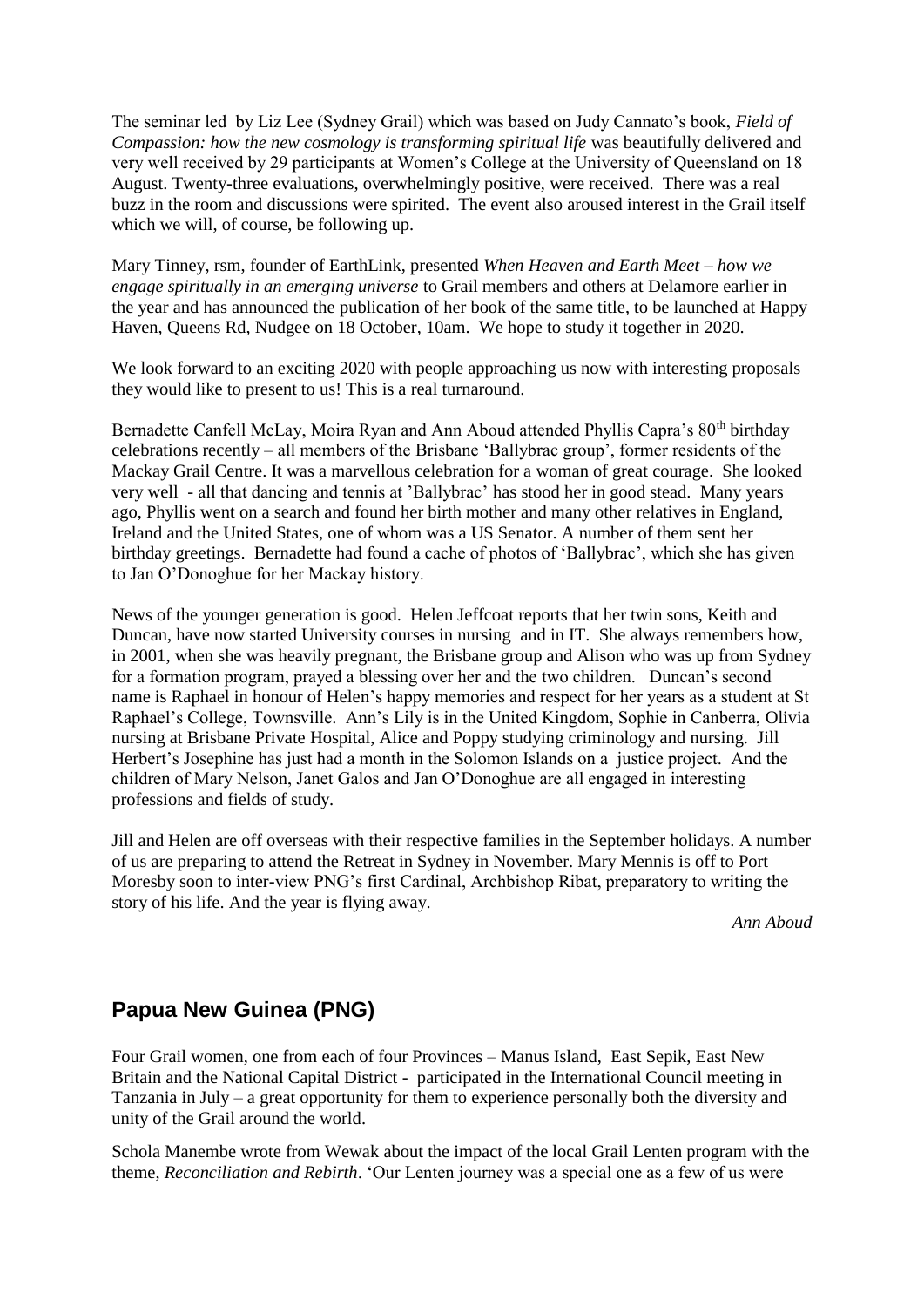able to rise up and give courage to weaker ones and we moved forward together. The final session ended with the Stations of the Cross which we all prepared overnight and prayed from our hearts', wrote Schola.

In June, the Sydney Grail enjoyed a four-day visit from Philma Waken, daughter-in law of the late Elizabeth Waken, one of the founding members of the PNG Grail. Philma has just graduated with a Masters degree in Agricultural Science from the University of Queensland and has now returned to her position in the Research Centre of the Department of Agriculture in Port Moresby, where there has been a very active Grail group for many years.

# **International**

The International Council, to which all countries where the Grail is established sends a delegate, took place in Kisekibaha, Tanzania, in July. Australia's representative is Carol Farmer, Melbourne, and there is a short personal report from her in the Melbourne News on p.3. Grail groups everywhere are rejoicing at the news that the Council formally accepted into the International Grail three new groups, which have been developing over several years in Angola, Ecuador and Paraguay.

As we reported to you last year, The Grail in Mozambique hosted a Leadership Training program for young women from ten countries in Africa, Australia, Europe and North and South America. It was a strong program offering leadership skills, spiritual deepening and community experiences; and each participant returned home with a project she planned to implement with support from a mentor. It is intended that a similar program be held with other young women in 2020 in Mexico.



## **IN MEMORY OF ERYKAH FLORENCE KYLE 8th October, 1937 – 27th July 2019**

We were very saddened when we received the message of Erykah's sudden death on 27th July in the Good Shepherd Home in Townsville.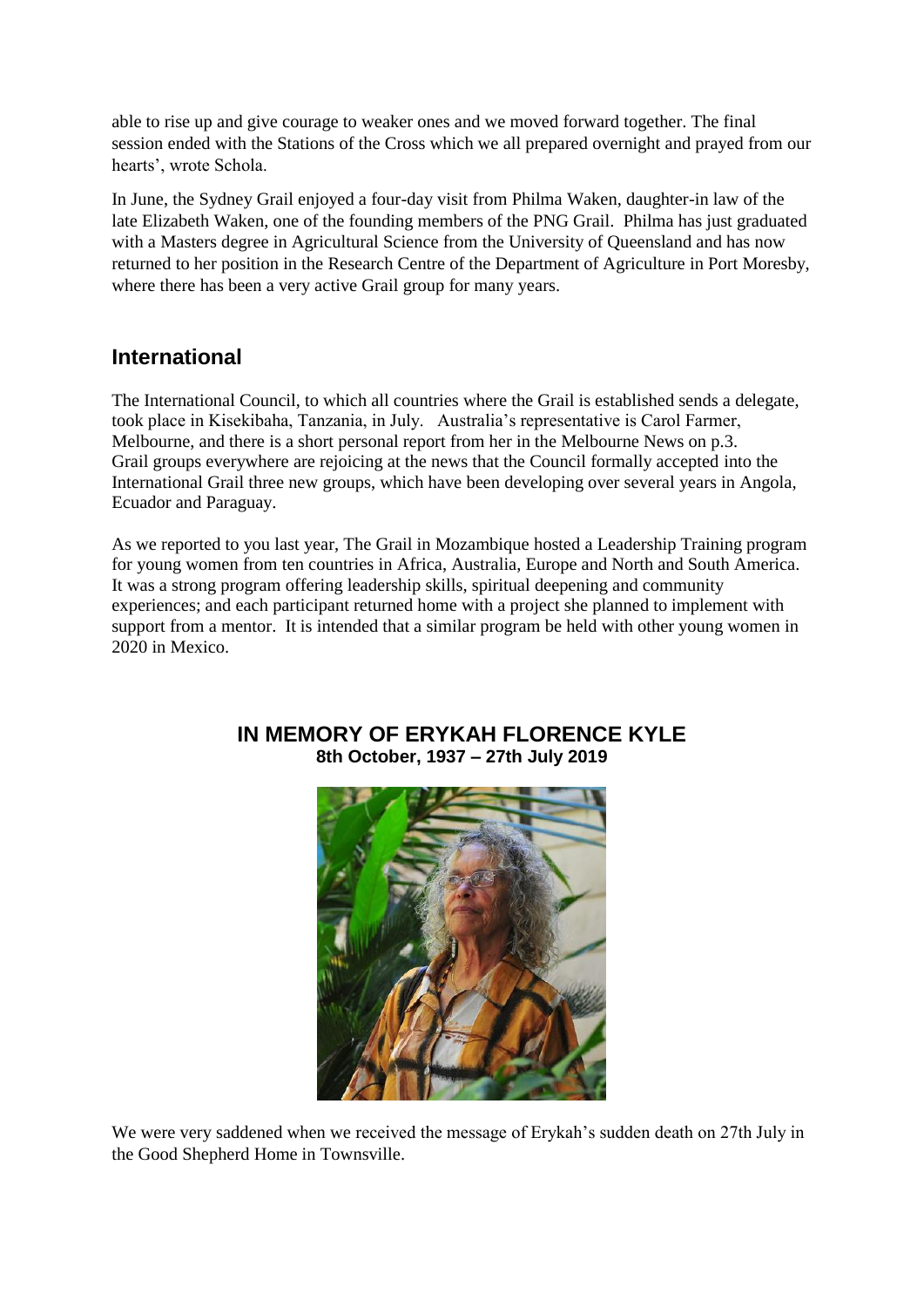Erykah was born on Palm Island. Having spent some of her adult years away from the island, she returned with her young family in the early 1950s and became concerned for Palm's community life and well-being. Madura McCormack wrote in Townsville's daily paper<sup>1</sup> shortly after Erykah's death that she was 'strong, outspoken and caring. A lifelong indigenous rights activist and firebrand and former Mayor of Palm Island, she steered the community in its greatest time of need'. Erykah was Mayor in 2004 at the time of the uprising and Cameron Doomadgee's death in custody.

In her teens, Erykah was chosen to attend the Singleton Bible College to study theology. Her contact with The Grail began in 1982 when she attended one of the 'Know your Neighbours' Pacific Summer Schools that the Australian Grail organised for young people in the South Pacific region. In '82 the venue was Suva, Fiji. She continued her involvement with the Grail on her return to Palm Island, in company with the Grail women responsible for the Catholic Women's College, St Raphael's, on the campus of James Cook University in Townsville. In 1989, she was one of the team who organised a Pacific Women's Conference at the College. In the following years , she attended and made valuable contributions to a number of national and international Grail gatherings and programs. She impressed other participants with her passionate commitment to justice for all. A leadership program in Cornwall, USA, in 1995 made a deep impression on her. 'With the diversity of cultures represented there, we all shared a common deep concern for justice', she wrote.

One of Erykah's daughters described her mother as 'thinking of others all the time'. Among her achievements on Palm Island are the Kootana Women's Centre and the Youth Centre. She was a founding member of the Turtle Dreaming Community Health Service and the BWG Colman Cooperative. She was active in the World Council of Churches Program to Combat Racism for more than 20 years.

Erykah had a dream of involving other Aboriginal women in the Australian Grail but the advance of ill health prevented further action in this and other projects. In 1995, she wrote, 'We carry the pain of our Aboriginal history but we have much more to share – our gifts and our vision for a better place for all of us'.

### *Sheila Hawthorn*

Sheila and I were among the mourners making the ferry-crossing to Palm Island from Townsville. It was a pleasant trip on a calm ocean under a beautiful clear sky. The sights were beautiful of sail boats and fishing boats and uninhabited hilly islands. There was an excited rush to one end of the ferry - two whales were sighted out in the wide ocean. To see such wonders of nature was appreciated by young and old! It was my first time to see two whales in the ocean, my first time to Palm Island and my first time to attend an Indigenous memorial ceremony.

On arrival we were met and welcomed by Andrea Kyle, the eldest of Erykah's six children, and taken to where Erykah's body lay and most of her family and friends were paying their respects and saying their farewell. Knowing Sheila's strong connection with Erykah, her children and grandchildren welcomed Sheila with tears and smiles of acknowledgement.

Erykah was taken to her burial place accompanied by her son's playing of the didgeridoo. The hearse bore the Aboriginal flag. All traffic on the roads stopped in respect; people along the roads stood with placards with loving messages farewelling Erykah; and people standing in front of their homes held their flags with heads bowed. One woman's placard caught my attention: it

**.** 

<sup>1</sup> *The Townsville Bulletin*, 10th August 2019